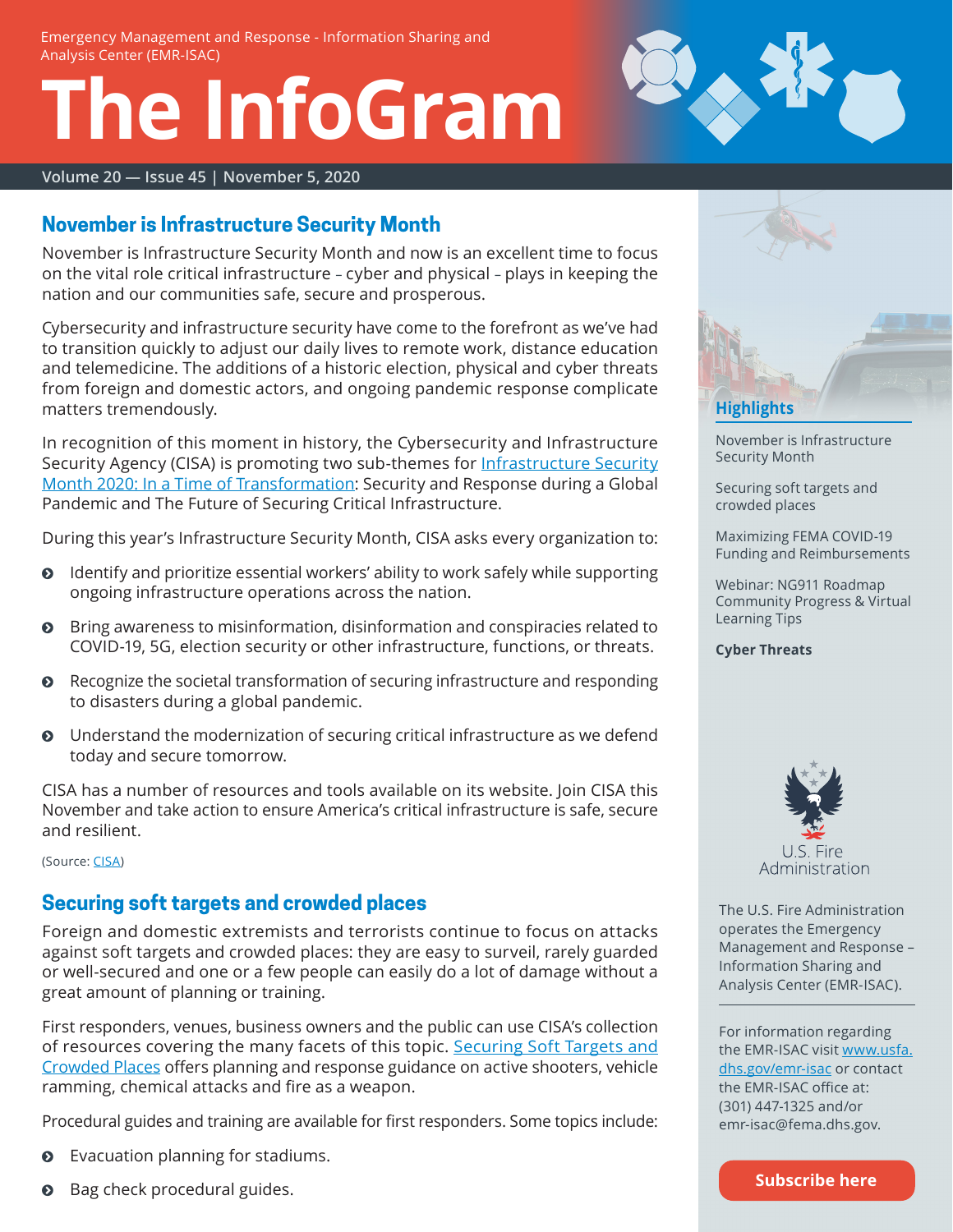

#### **Fair Use Notice:**

This InfoGram may contain copyrighted material that was not specifically authorized by the copyright owner.

The EMR-ISAC believes this constitutes "fair use" of copyrighted material as provided for in section 107 of the U.S. Copyright Law.

If you wish to use copyrighted material contained within this document for your own purposes that go beyond "fair use," you must obtain permission from the copyright owner.

#### **Disclaimer of Endorsement:**

The appearance of external hyperlinks does not constitute endorsement of the linked websites or the information, products or services contained therein. Reference to any specific commercial products, process or service by trade name, trademark, manufacturer or otherwise, does not necessarily constitute or imply its endorsement, recommendation or favoring by the EMR-ISAC or the U.S. government.

- Challenges of drone attacks.
- Suspicious activity identification, reporting and insider threats.
- $\odot$  Identifying, preventing and responding to bombs and explosives.

See the CISA webpage for a full list of available resources and links to other agencies.

(Source: [CISA](https://www.cisa.gov/securing-soft-targets-and-crowded-places))

#### <span id="page-1-0"></span>**Maximizing FEMA COVID-19 Funding and Reimbursements**

The Conference of Mayors recently held the webinar ["Maximizing FEMA Funding](https://usmayors.zoom.us/webinar/register/WN_bw9MT0DaSJWZL7IUwFcqCA) [and Reimbursements Eight Months In,](https://usmayors.zoom.us/webinar/register/WN_bw9MT0DaSJWZL7IUwFcqCA)" it is now available at no cost on-demand.

Eight months into the pandemic, many cities are preparing and submitting reimbursement requests to the Federal Emergency Management Agency (FEMA). This webinar provides useful information to assist cities in using available federal aid to respond to the impact of COVID-19 on cities and their residents.

Topics discussed are next steps and tips for recovery planning and the reimbursement process; required documentation and time table; updates on eligibility criteria for things like PPE, medically necessary resources, and safety equipment to avoid spread; important updates and issues from around the various FEMA regions; and a focus on city efforts.

(Source: [U.S. Conference of Mayors\)](https://usmayors.zoom.us/webinar/register/WN_bw9MT0DaSJWZL7IUwFcqCA)

#### <span id="page-1-1"></span>**Webinar: NG911 Roadmap Community Progress & Virtual Learning Tips**

Join 911.gov on Tuesday, November 10, 2020, at noon Eastern for "[NG911 Roadmap](https://www.911.gov/webinars.html)  [Community Progress and Virtual Learning Tips](https://www.911.gov/webinars.html)," a webinar on NG911 progress and distance learning needs. [Registration is required.](https://register.gotowebinar.com/register/8495593598854798605)

The NG911 Roadmap, released in 2019, outlines technical and non-technical tasks at a national level that must be completed to achieve a fully integrated NG911 system. A new easy-to-use tool, the [NG911 Roadmap Progress Report](https://www.911.gov/project_ng911roadmapprogress.html), helps identify and track activities by organizations, associations and other groups in achieving those tasks.

This session will share how to use the tool, how to get involved and find out what it means for your organization. The success of NG911 is dependent on the 911 community's dedication and collaboration. Learn about the work underway and how you can champion your organization's involvement in this nationwide effort.

The second part, Adapting to Remote Learning and Training, discusses distance learning. Many jurisdictions and workplaces have struggled to meet current training needs during the pandemic. Discover tips and tricks to make remote learning and teaching just as effective as in-person courses.

See the [911.gov](https://www.911.gov/webinars.html) website for recordings of past State of 911 webinars and to sign up to receive emails about future offerings.

(Source: [911.gov\)](https://register.gotowebinar.com/register/8495593598854798605)